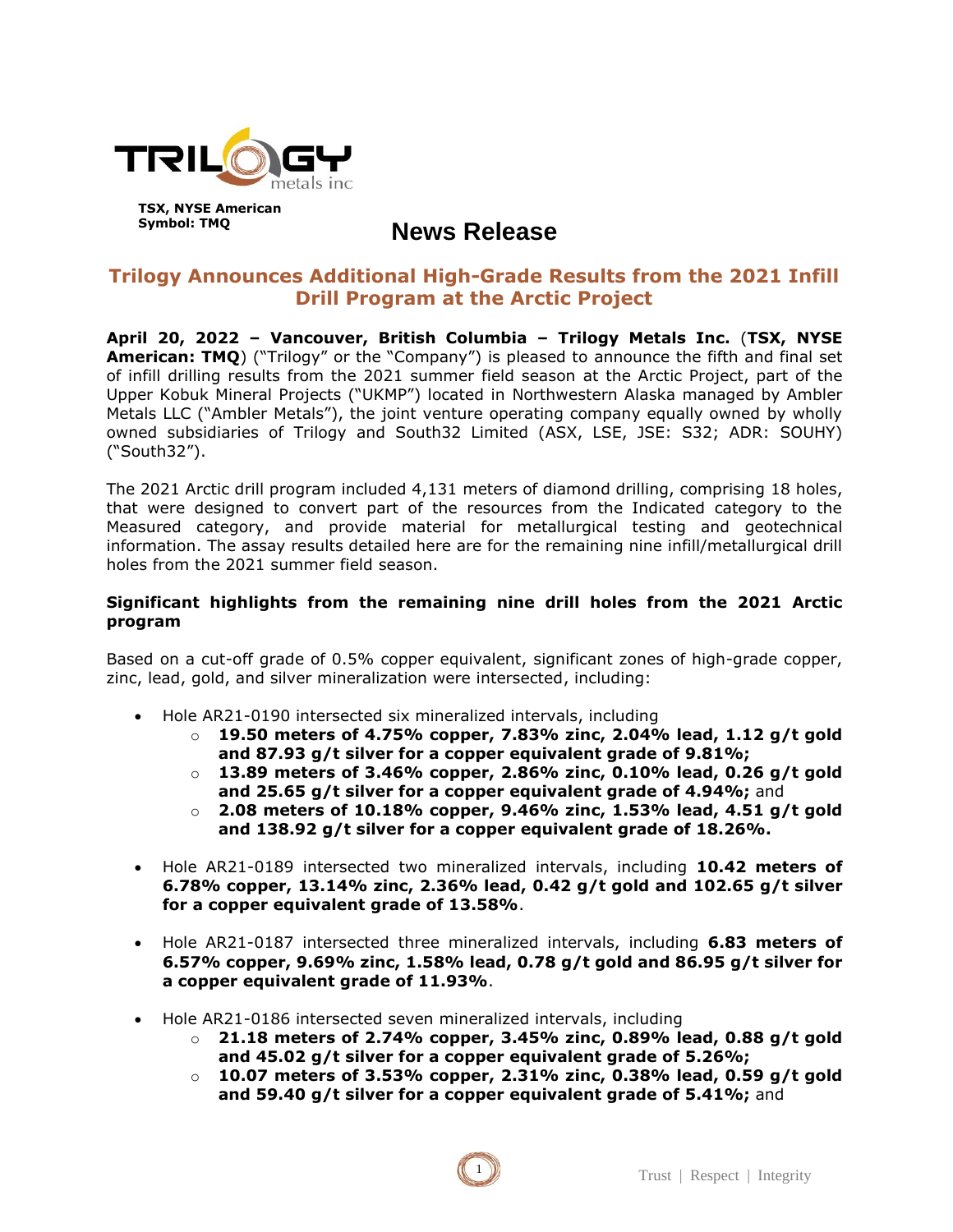- o **6.68 meters of 3.18% copper, 3.24% zinc, 0.78% lead, 0.65 g/t gold and 68.99 g/t silver for a copper equivalent grade of 5.66%.**
- Hole AR21-0183 intersected three mineralized intervals, including **7.10 meters of 7.10% copper, 6.51% zinc, 0.38% lead, 0.19 g/t gold and 54.97 g/t silver for a copper equivalent grade of 10.23%.**
- Hole AR21-0180 intersected eight mineralized intervals, including
	- o **8.90 meters of 2.20% copper, 2.55% zinc, 0.46% lead, 0.39 g/t gold and 34.61 g/t silver for a copper equivalent grade of 3.84%;** and
	- o **7.07 meters of 2.38% copper, 1.27% zinc, 0.24% lead, 0.09 g/t gold and 18.28 g/t silver for a copper equivalent grade of 3.15%.**
- Hole AR21-0178 intersected six mineralized intervals, including **4.60 meters of 3.53% copper, 1.37% zinc, 0.10% lead, 0.13 g/t gold and 18.33 g/t silver for a copper equivalent grade of 4.31%.**
- Hole AR21-0185 intersected four mineralized intervals, including **7.47 meters of 4.28% copper, 6.71% zinc, 1.26% lead, 0.37 g/t gold and 58.17 g/t silver for a copper equivalent grade of 7.92%**.
- Assay results for the first 176.94 meters from drill hole AR21-0176 were made public on November 29, 2022. The remaining assay results for this hole include **12.41 meters of 2.88% copper, 3.29% zinc, 0.88% lead, 0.61 g/t gold and 53.96 g/t silver for a copper equivalent grade of 5.25%**.

All reported intervals are thought to be close to the true width and therefore represent the actual thickness of mineralization.

Tony Giardini, President and CEO of Trilogy, commented, "These latest drilling results serve to reinforce that the Arctic deposit is truly unique given the very high grades and consistency of mineralization within the metalliferous horizons. All nine holes in this press release have exceptional high grades of not only copper but also zinc, lead, silver and gold. The polymetallic nature of the Arctic deposit, and the exploration upside in the surrounding 181,000-hectare land package, truly makes this an exceptional project which, we believe, has the potential to play a significant role in supplying the United States economy with a domestic stable, environmentally safe supply of critical and green metals for many years."

Richard Gosse, Trilogy's Vice President, Exploration stated, "Yet another set of impressive drill intersections from Arctic – the last of the assays from the 2021 infill/geotechnical drill program. Besides providing important geotechnical data and increasing the certainty of future resource estimates, the 2021 drill program at Arctic found mineralization extending beyond the pit boundary used in the 2020 Arctic Feasibility Study, and from an exploration perspective, shows Zones 3, 4 and 5 are open at shallower depths to the north."

On November 22, 2021, the Company released the assay results for two geotechnical drill holes AR21-0173 and AR21-0175 that intersected high-grade mineralization beyond the currently designed pit at Arctic. Subsequently on November 29, 2021, the Company released additional drilling results from two infill/metallurgical holes drilled early in the 2021 field season. Of note is drill hole AR21-0176 which intersected 19.91 meters of almost 12% copper equivalent. On January 25, 2022, the Company released the results for two additional metallurgical/infill drill holes from Arctic and on March 17, 2022, the Company released the results for an additional four infill holes at Arctic. For more information on these drilling results,

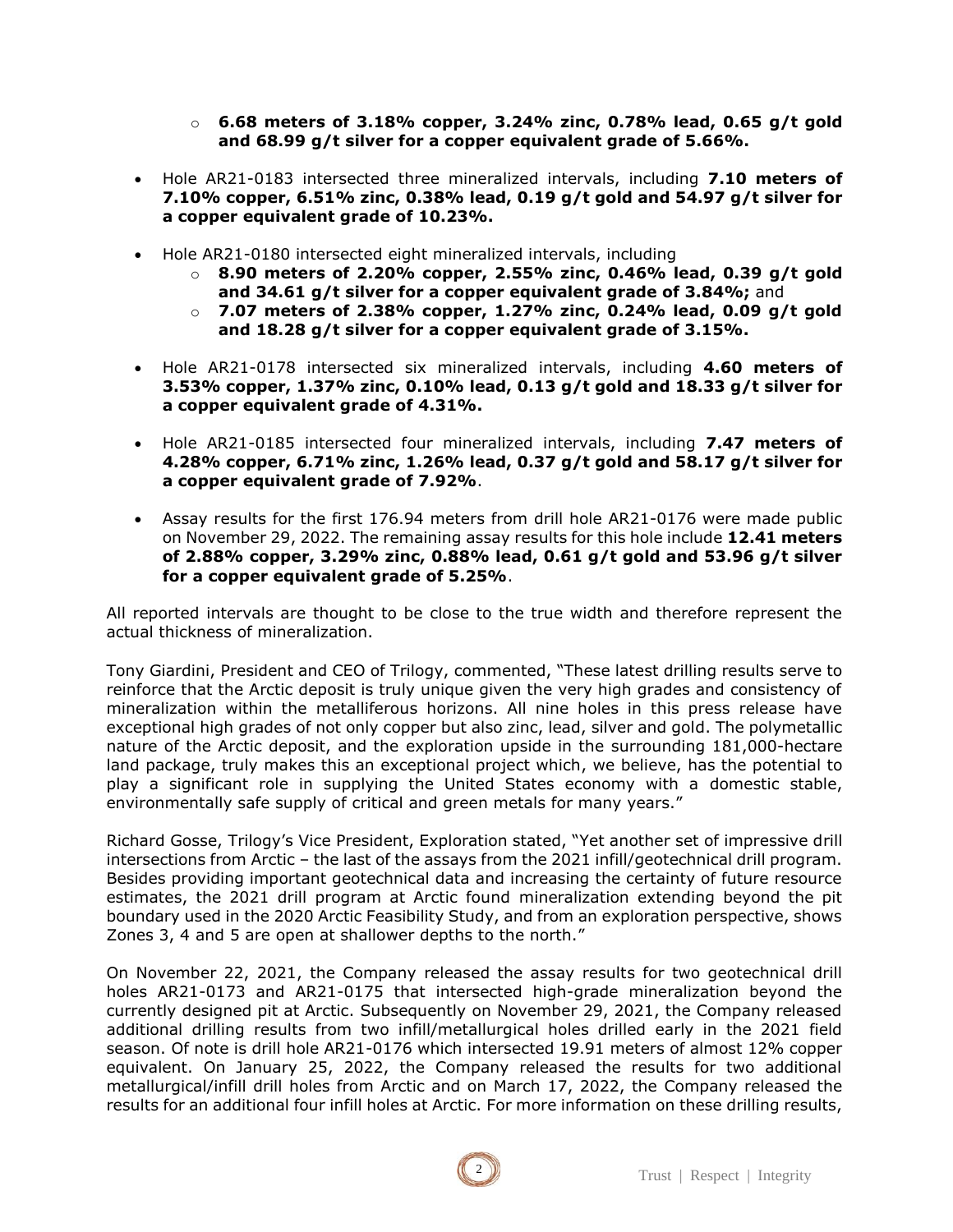please visit the Company's website at [https://trilogymetals.com/news-and-media/news/.](https://trilogymetals.com/news-and-media/news/)

These latest drilling results from the 2021 program contain mineralized intervals consistent with previous drilling conducted within the resource area on the property. Significant mineralized intervals of high-grade mineralization at a cut-off of 0.5% copper equivalent are reported in **Table 1**. The locations of the holes are shown in **Figure 1** and **Table 2**.

Of the 18 holes drilled at Arctic last summer, eight holes were for the geotechnical program. The 10 remaining drill holes were part of the infill/metallurgical program, with three of the 10 drill holes also being used for the hydrology program.

| Hole      | From (m)                                            | To $(m)$ | Length (m) | <b>CuEq (%)</b> | Cu (%) | Zn (%) | Pb (%) | Ag $(g/t)$ | Au $(g/t)$ | Zone     |
|-----------|-----------------------------------------------------|----------|------------|-----------------|--------|--------|--------|------------|------------|----------|
| AR21-0176 | Composites reported previously on November 29, 2021 |          |            |                 |        |        |        |            |            |          |
|           | 184.49                                              | 196.90   | 12.41      | 5.25            | 2.88   | 3.29   | 0.88   | 53.96      | 0.61       | Zone 1   |
| AR21-0178 | 139.77                                              | 141.16   | 1.39       | 0.73            | 0.35   | 0.48   | 0.13   | 15.65      | 0.04       | Zone 5   |
|           | 147.96                                              | 149.82   | 1.86       | 0.72            | 0.06   | 0.04   | 0.39   | 18.35      | 0.56       | Zone 4   |
|           | 176.70                                              | 181.30   | 4.60       | 4.31            | 3.53   | 1.37   | 0.10   | 18.33      | 0.13       | Zone 3   |
|           | 199.53                                              | 199.83   | 0.30       | 11.14           | 6.23   | 9.36   | 1.11   | 89.40      | 0.48       | Zone 2.5 |
|           | 210.55                                              | 215.70   | 5.15       | 1.08            | 0.90   | 0.21   | 0.02   | 5.91       | 0.08       | Zone 1   |
|           | 236.50                                              | 247.47   | 10.97      | 1.27            | 0.93   | 0.36   | 0.06   | 9.16       | 0.17       | Zone 1a  |
| AR21-0180 | 131.46                                              | 133.96   | 2.50       | 1.08            | 0.69   | 0.45   | 0.10   | 10.70      | 0.14       | Zone 7a  |
|           | 145.32                                              | 154.22   | 8.90       | 3.84            | 2.20   | 2.55   | 0.46   | 34.61      | 0.39       | Zone 5   |
|           | 156.77                                              | 157.45   | 0.68       | 2.00            | 0.67   | 2.01   | 0.32   | 24.50      | 0.42       | Zone 4   |
|           | 164.99                                              | 172.06   | 7.07       | 3.15            | 2.38   | 1.27   | 0.24   | 18.28      | 0.09       | Zone 3   |
|           | 172.82                                              | 174.16   | 1.34       | 2.84            | 1.83   | 1.90   | 0.25   | 20.56      | 0.07       | Zone 3   |
|           | 220.27                                              | 221.84   | 1.57       | 1.58            | 1.34   | 0.17   | 0.02   | 10.50      | 0.12       | Zone 2   |
|           | 240.87                                              | 242.06   | 1.19       | 1.11            | 1.01   | 0.03   | 0.00   | 4.97       | 0.06       | Zone 1   |
|           | 249.17                                              | 253.91   | 4.74       | 0.83            | 0.70   | 0.14   | 0.00   | 5.41       | 0.05       | Zone 1a  |
| AR21-0183 | 183.09                                              | 187.41   | 4.32       | 1.50            | 0.46   | 1.33   | 0.47   | 26.40      | 0.25       | Zone 4   |
|           | 197.58                                              | 197.98   | 0.40       | 4.14            | 3.15   | 1.22   | 0.48   | 25.20      | 0.25       | Zone 3   |
|           | 200.90                                              | 208.00   | 7.10       | 10.23           | 7.10   | 6.51   | 0.38   | 54.97      | 0.19       | Zone 3   |
| AR21-0185 | 121.84                                              | 129.31   | 7.47       | 7.92            | 4.28   | 6.71   | 1.26   | 58.17      | 0.37       | Zone 5   |
|           | 148.30                                              | 150.78   | 2.48       | 0.80            | 0.72   | 0.01   | 0.00   | 7.24       | 0.02       | Zone 3   |
|           | 155.52                                              | 157.45   | 1.93       | 1.95            | 1.83   | 0.04   | 0.01   | 7.47       | 0.07       | Zone 3   |
|           | 169.78                                              | 170.15   | 0.37       | 0.50            | 0.16   | 0.55   | 0.16   | 7.41       | 0.03       | Zone 3   |
| AR21-0186 | 109.41                                              | 119.48   | 10.07      | 5.41            | 3.53   | 2.31   | 0.38   | 59.40      | 0.59       | Zone 5   |
|           | 124.69                                              | 145.87   | 21.18      | 5.26            | 2.74   | 3.45   | 0.89   | 45.02      | 0.88       | Zone 4   |
|           | 153.94                                              | 157.48   | 3.54       | 6.72            | 0.82   | 7.43   | 3.08   | 121.42     | 1.66       | Zone 4   |
|           | 160.23                                              | 160.53   | 0.30       | 5.39            | 2.58   | 5.98   | 0.81   | 32.40      | 0.09       | Unknown  |
|           | 170.90                                              | 173.25   | 2.35       | 3.56            | 2.81   | 1.19   | 0.12   | 20.36      | 0.13       | Zone 3   |
|           | 177.94                                              | 182.53   | 4.59       | 5.34            | 1.68   | 7.89   | 1.13   | 37.45      | 0.08       | Zone 2.5 |
|           | 193.57                                              | 200.25   | 6.68       | 5.66            | 3.18   | 3.24   | 0.78   | 68.99      | 0.65       | Zone 1   |
| AR21-0187 | 71.22                                               | 73.22    | 2.00       | 1.64            | 0.29   | 0.26   | 0.10   | 10.30      | 1.78       | Zone 7b  |
|           | 84.00                                               | 90.83    | 6.83       | 11.93           | 6.57   | 9.69   | 1.58   | 86.95      | 0.78       | Zone 5   |
|           | 123.19                                              | 124.50   | 1.31       | 8.30            | 6.18   | 4.12   | 0.47   | 42.75      | 0.10       | Zone 4   |
| AR21-0189 | 51.64                                               | 62.06    | 10.42      | 13.58           | 6.78   | 13.14  | 2.36   | 102.65     | 0.42       | Zone 5   |
|           | 428.85                                              | 429.25   | 0.40       | 2.17            | 0.44   | 4.52   | 0.09   | 3.58       | 0.01       | Unknown  |
| AR21-0190 | 134.24                                              | 136.32   | 2.08       | 18.26           | 10.18  | 9.46   | 1.53   | 138.92     | 4.51       | Zone 5   |
|           | 141.13                                              | 160.63   | 19.50      | 9.81            | 4.75   | 7.83   | 2.04   | 87.93      | 1.12       | Zone 4   |
|           | 161.46                                              | 165.51   | 4.05       | 5.20            | 3.02   | 4.03   | 0.19   | 43.82      | 0.38       | Zone 4   |
|           | 170.74                                              | 175.49   | 4.75       | 6.78            | 4.28   | 5.06   | 0.31   | 40.72      | 0.28       | Zone 3   |
|           | 185.48                                              | 199.37   | 13.89      | 4.94            | 3.46   | 2.86   | 0.10   | 25.65      | 0.26       | Zone 2.5 |
|           | 217.89                                              | 222.65   | 4.76       | 1.82            | 1.33   | 0.09   | 0.02   | 29.13      | 0.31       | Zone 1   |

**Table 1. Drill Intercepts from the 2021 Arctic Infill Drilling Program** 

Notes:

• Copper equivalent (CuEq) calculations use metal prices assumptions of US\$3.00/lb for copper, US\$1.10/lb for zinc, US\$1.00/lb for lead, US\$1,300/oz for gold, and US\$18.00/oz for silver.

Results are core intervals and not true thickness; true widths have not been determined for the above intercepts but are believed to be representative of actual drill thicknesses.

• Significant interval defined as a minimum of 1.0-meter copper interval with average grade >0.5% CuEq.

- Cut-off grade of 0.5% CuEq.
- Internal dilution up to three meters of  $< 0.5\%$  CuEq.
- Intervals of <1.0 meter not reported.
- Core recovery averaged 96%.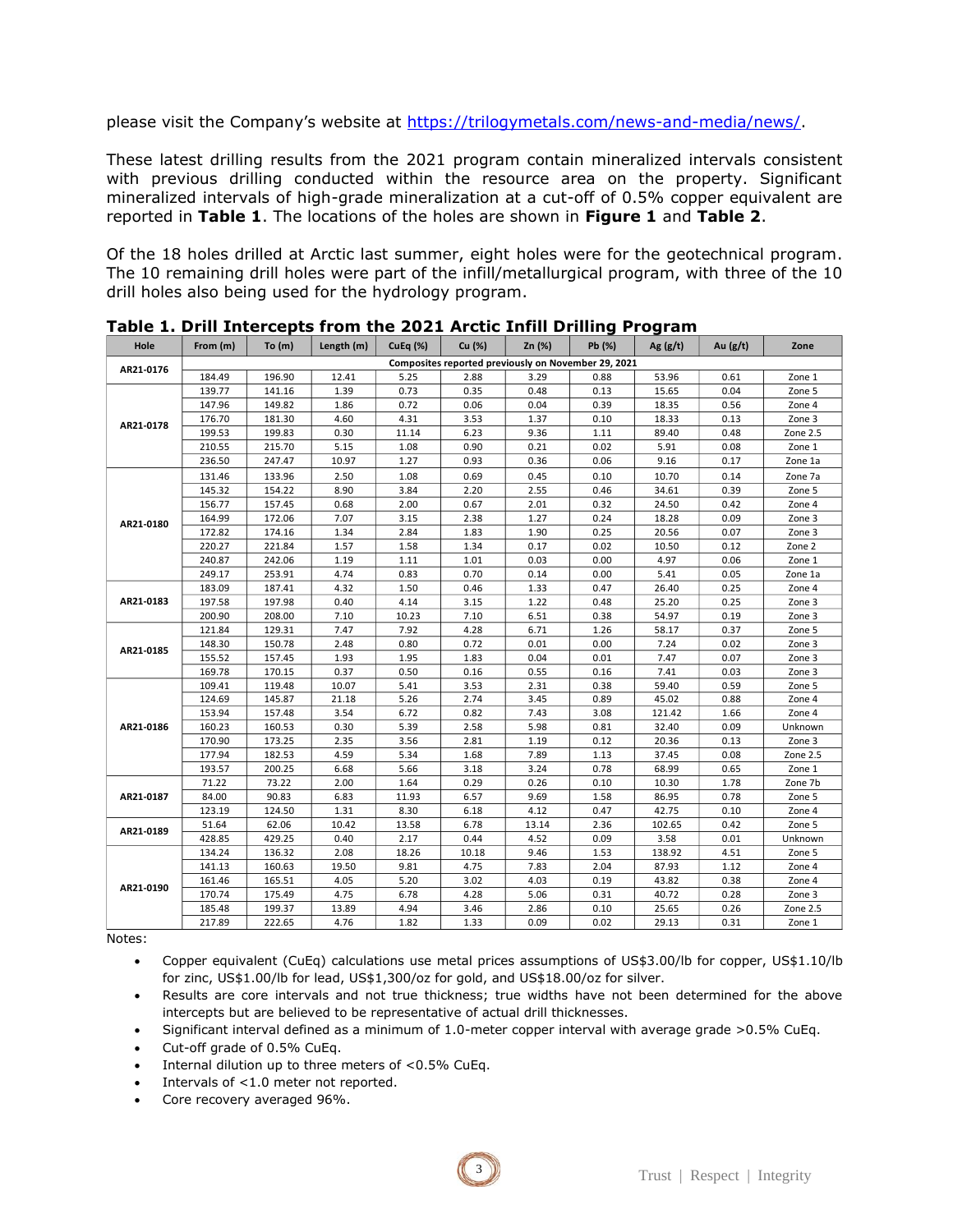- Minimum sample length was 0.17m, average sample length was 2.4m overall and 1.7m within mineralized zones.
- Some rounding errors may occur.

The reported intervals are based on a copper-equivalent grade of 0.5% using metal prices from Trilogy's 2020 Arctic feasibility study (US\$3.00/lb copper, US\$1.10/lb zinc, US\$1.00/lb lead, US\$1,300/oz gold, and US\$18.00/oz silver) and a maximum of 3-meters internal dilution. All drill hole intercepts are close to true width.

| Hole      | East (m) | North (m) | Elevation (m) | <b>Azimuth</b> | Dip   | Length (m) |
|-----------|----------|-----------|---------------|----------------|-------|------------|
| AR21-0176 | 613213   | 7453131   | 880           | 35             | $-70$ | 205.9      |
| AR21-0178 | 613380   | 7453402   | 994           | 35             | $-70$ | 282.9      |
| AR21-0180 | 613396   | 7453336   | 995           | 35             | $-70$ | 267.3      |
| AR21-0183 | 613396   | 7453336   | 995           | 35             | -48   | 300.5      |
| AR21-0185 | 613429   | 7452893   | 956           | 35             | $-77$ | 235.3      |
| AR21-0186 | 613309   | 7453167   | 918           | 35             | $-84$ | 200.3      |
| AR21-0187 | 613511   | 7453126   | 994           | 40             | -67   | 286.5      |
| AR21-0189 | 613535   | 7453056   | 984           | 55             | $-70$ | 439.5      |
| AR21-0190 | 613327   | 7453277   | 948           | 35             | $-57$ | 296.7      |

#### **Table 2. Drill Hole Locations at the Arctic Project**

Coordinates are in UTM Zone 4N (meters) coordinate system, NAD83 Datum.

# **Drill Hole Descriptions**

A cross section showing drill holes AR21-0180, AR21-0183 and AR21-0190 can be seen in **Figure 2**. Also, a cross section showing drill holes AR21-0185, AR21-0187 and AR21-0189 is shown in **Figure 3.**

Hole AR21-0178 which is sized HQ3 (61 mm diameter), was drilled as part of the geotechnical program. At 178.17 meters, a 55-centimetre-thick and partly sphalerite and chalcopyrite mineralized quartz vein is present. From 178.72 to 180.95 meters, below the vein, base metal mineralization consists of semi-massive sulphides and is comprised of chalcopyrite, and darkred sphalerite. Where mineralization is not massive or semi-massive, stringer-style mineralization parallel to foliation is present. At 199.53 meters, another 30-centimetre interval of semi-massive chalcopyrite and sphalerite mineralization is present. From 234.32 to 244.66 meters, weak chalcopyrite and sphalerite mineralization is present as thin (< 5 centimeters) lenticular-shaped aggregates.

Hole AR21-0180 which is sized HQ3 (61 mm diameter), was drilled as part of the geotechnical program. Mineralization begins at 131.46 meters and continues to 166.11 meters with two massive sulphide intercepts. From 147.02 to 148.09 meters, the first massive sulphide section is pyritic and rubbly. Chalcopyrite stringer-style mineralization also increases towards 151.55 meters, where massive sulphide is present from 151.55 to 152.54 meters, and trace native copper is present on some fractures. The massive sulphide interval, although thin, is copper

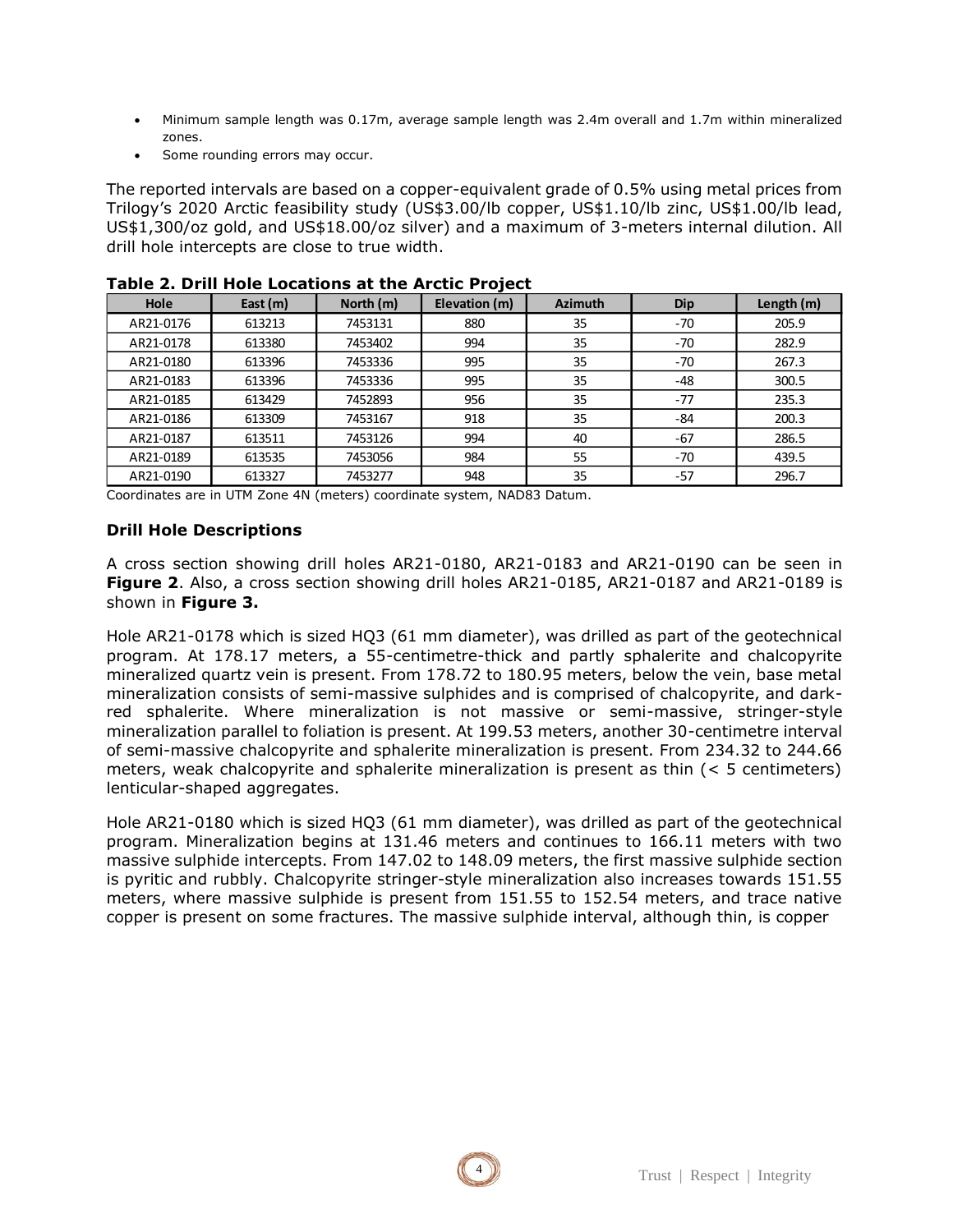

# **Figure 1. Location of Drill Holes from the Arctic Infill Drilling Program**

dominated comprised of up to 45% chalcopyrite, lesser pyrite, and minor barite. From 152.54 to 171.87 meters, the interval hosts variable sphalerite and chalcopyrite mineralization. Sphalerite typically manifests as thin near massive bands, and chalcopyrite is present both as bands and stringers. The section from 221.88 to 267.31 meters is weakly mineralized where chalcopyrite stringer-style mineralization is present with and replaced by pyrrhotite.

Hole AR21-0183 which is sized HQ3 (61 mm diameter), was drilled as part of the geotechnical program. It intersected massive sulphides from 200.90 to 204.95 meters. Mineralization consisted of 35% chalcopyrite, 20% sphalerite, minor pyrite, and trace bornite and covellite. From 238 to 256.65 meters, the interval is composed of weak mineralization and is generally marked by fine to medium grained trace pyrite and even more occasionally pyrrhotite.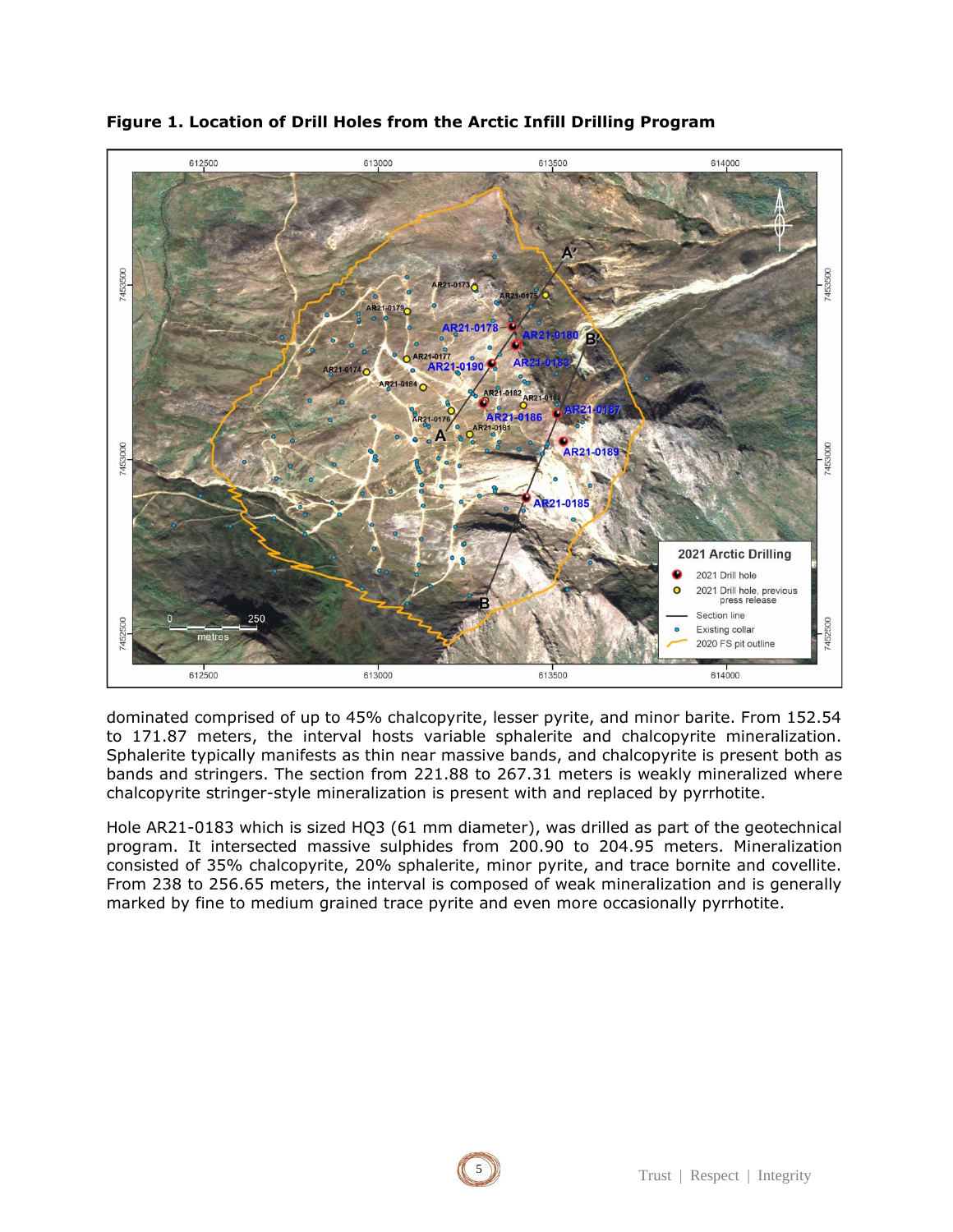

**Figure 2. Cross Section Showing Drill Holes AR21-0180, AR21-0183 and AR21-0190**



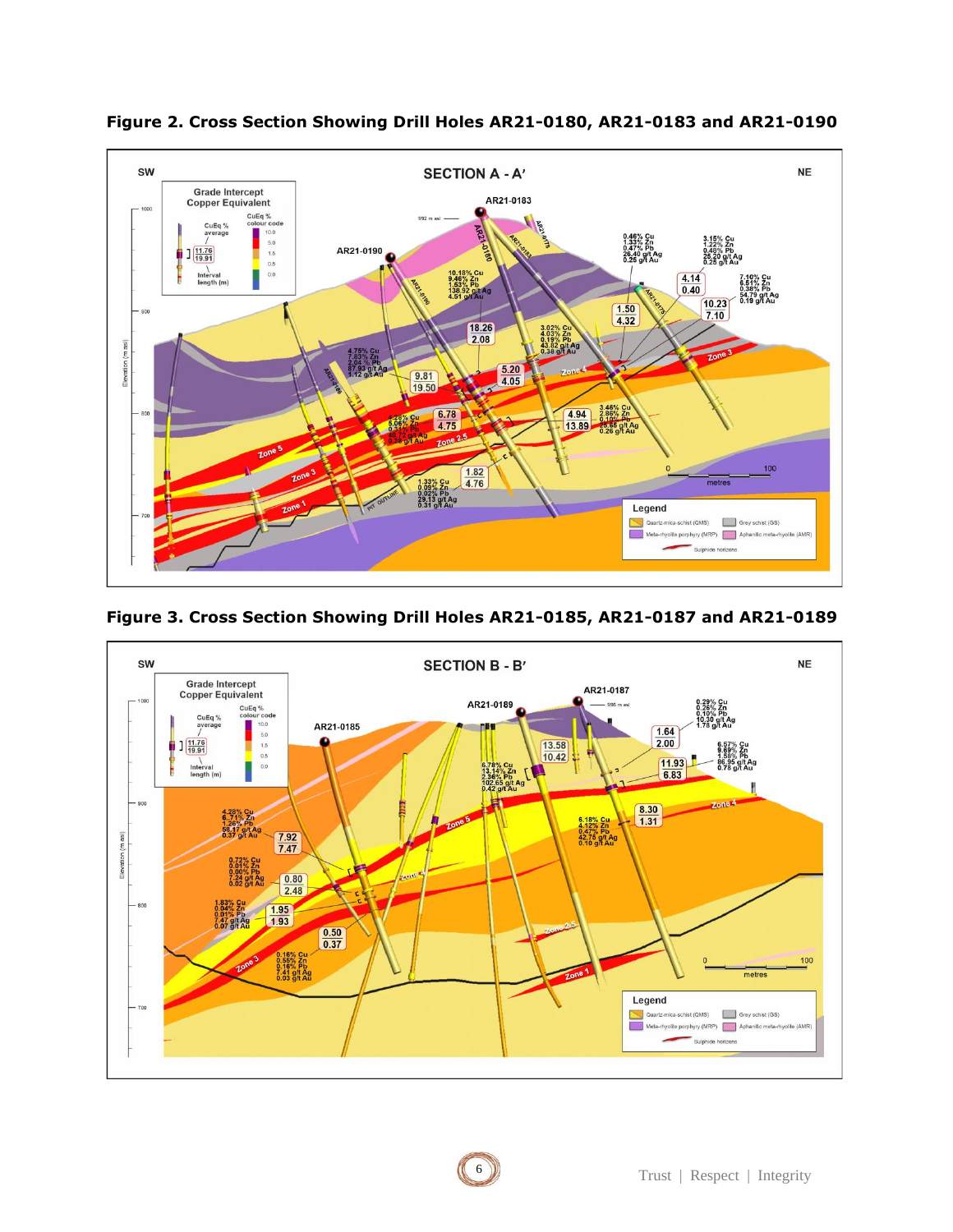Hole AR21-0185 which is sized HQ3 (61 mm diameter), was drilled as part of the resource conversion and metallurgical bulk sampling programs, as well as the hydrology testing program. Between 123.19 and 128.20 meters, this hole intersected approximately 4 meters of massive and semi-massive sulphides. The massive and semi-massive units host up to 30% chalcopyrite, 20% sphalerite, 50% pyrite, minor barite, and trace amounts of bornite and covellite. Mottled barite bands up to 2 cm (rarely 4 cm) were associated with fine grained chalcopyrite and pyrite. Very minor banded stringers of chalcopyrite, sphalerite, and pyrite within foliation occur between 146 and 157 meters.

Hole AR21-0186 which is sized PQ3 (83 mm diameter), was drilled as part of the resource conversion and metallurgical bulk sampling programs. Drilling was prematurely terminated in massive sulphides at 200.25 meters when the drill rods stuck. From 111.81 to 114.91 meters, drilling encountered massive sulphide mineralization. Beyond 139.20 meters, mineralization contains periodic bands of massive sulphides with quartz-chlorite-talc-calcite gangue; where generally, mineralization is composed of short, massive sulphide bands in chlorite-talc rocks. Between 139.20 and 157.48 meters, massive sulphides and semi-massive sulphides are locally barite-rich and alternates with typical grey shist.

Hole AR21-0187 which is sized HQ3 (61 mm diameter), was drilled as a part of the geotechnical program. A massive sulphide interval from 85.18 to 89.66 meters averages 5% pyrite, 35% chalcopyrite, and 5% galena. Another mineralized interval from 123.75 to 124.5 meters hosts semi massive sulphides with 5% pyrite, 13% chalcopyrite, and 12% sphalerite.

Hole AR21-0189 which is sized HQ3 (61 mm diameter), was drilled as part of the geotechnical program. The first massive sulphide zone was encountered from 51.34 to 60.88 meters with the first 20 cm of the interval containing disseminated chalcopyrite that progressively increases into a massive sulphide interval. The first 1.25 meters of the massive sulphides contain 40% chalcopyrite, 20% pyrite, and 15% sphalerite. From 56.10 meters to 56.62 meters, the massive sulphides become increasingly copper-rich at the expense of sphalerite which decreases in abundance significantly. From 58 to 59.24 meters, bornite mineralization is present in moderate amounts associated with very weak chalcocite mineralization and abundant chalcopyrite mineralization. From 59.24 to 60.88 meters, at the end of the first massive sulphide intercept, chalcopyrite becomes the dominant sulphide. The second massive sulphide zone was observed from 61.54 to 62.06 meters with 85% chalcopyrite, 5% pyrite and 2% sphalerite.

Hole AR21-0190 which is sized HQ3 (61 mm diameter), was drilled as part of the geotechnical program. The interval from 134.24 to 159.46 meters is a combination of interlayered semi massive and massive sulphides that contain an approximate average of 25% pyrite, 35% chalcopyrite and 20% sphalerite. Another mineralized zone was encountered from 186.75 to 195.57 meters which contains massive sulphides averaging 35% pyrite, 25% chalcopyrite, 20% sphalerite, 2% barite and 1% bornite.

All percentages of sulphide mineralization are based off the visual estimations in the core.

Within the Arctic deposit, mineralization occurs as stratiform semi-massive sulphide to massive sulphide beds within primarily chlorite schists and fine-grained quartz schists. The sulphide beds average 4 meters in thickness but vary from less than 1 meter up to as much as 20 meters in thickness.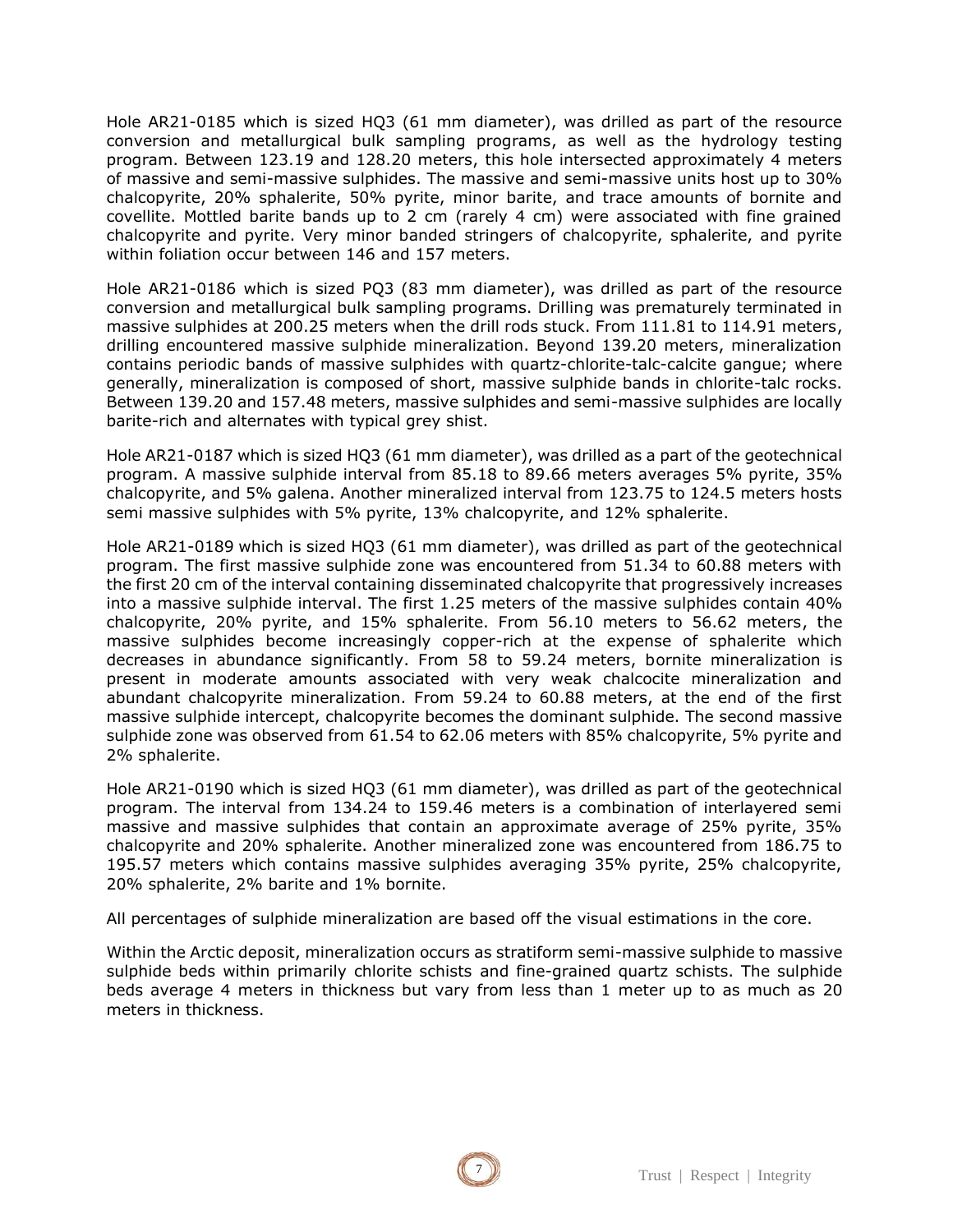# **QA/QC Program**

The drilling program, sampling and assaying protocol, and data verification were managed by qualified persons (QPs) employed by Ambler Metals. The diamond drill holes were completed using PQ3 or HQ3 diameter core, and recoveries averaged 95%. Drill core was cut lengthwise into halves using a diamond saw, with one-half used to construct composites for metallurgical testing and one-half cut lengthwise to provide quarter core for sampling. The remainder of the core was retained in core trays and archived at site.

Samples were collected through mineralized zones using a 0.17 m minimum length and 2.5 m maximum length; average sample length is 1.70 m. Weights of the drill core samples range from 0.2 to 16.86 kg, depending on the size of core, rock type, and recovery.

Each core sample was placed into a bag with a numbered tag and quality control samples were inserted between core samples using the same numbering sequence. Then, samples were grouped into batches for shipping and laboratory submissions. Each batch of 20 samples contains three quality control (QC) samples that comprise one certified reference material (CRM), one core blank (BLK), and one core or crushed duplicate (DUP). Chain-of-custody records are maintained for sample shipments and the custody is transferred from Ambler Metals' expeditor to the laboratory upon delivery.

Samples were shipped initially to ALS Minerals' laboratory in Fairbanks, Alaska, USA, then on to ALS Minerals' laboratory in Hermosillo, Mexico, for sample preparation. ALS Minerals Fairbanks and Hermosillo are satellite sample preparation facilities accredited under ALS Minerals. After preparation at ALS Minerals Hermosillo, split pulp samples were shipped to ALS Minerals in North Vancouver, B.C., Canada, for assaying. ALS Minerals North Vancouver is an independent laboratory certified under ISO 9001:2008 and accredited under ISO/IEC 17025:2005 by the Standards Council of Canada. ALS Minerals includes its own internal quality control samples comprising certified reference materials, blanks, and pulp duplicates.

Drill core samples were weighed (WEI-21), dried if excessively wet (DRY-21), coarse jaw crushed to 70% passing 6 mm (CRU-21), fine jaw crushed to 70% passing 2 mm (CRU-31), riffle split to 250 g subsamples (SPL-21) and pulverized to 85% passing 75 μm (PUL-31). Crushed duplicates were created by riffle splitting crushed samples into two parts.

Gold analyses were completed using a 30 g lead fire assay and AAS finish (Au-AA23). Multielement analyses for 48 elements were completed using a geochemical four-acid digestion and ICP-ES/MS finish (ME-MS61). Over-range assays for silver, copper, zinc and sulfur were completed using an ore grade four-acid digestion and ICP-ES finish (ME-OG62). Additional analyses were completed for barium and mercury.

Gold, silver, copper, lead and zinc assays for QC samples were reviewed to ensure that CRMs are within tolerance limits specified on supplier certificates, BLKs are below acceptable thresholds, and DUPs display statistical patterns normally expected for sample types, methods, and elements. CRMs that returned assays outside of tolerance limits and BLKs with assays above thresholds were deemed to have failed. Sample batches containing failed QC samples were re-assayed to ensure that the QC samples returned acceptable results before release. All QC monitoring data are reviewed and signed off by an independent QA/QC geologist.

There is no known relationship between core sample recoveries and assay grades. Ambler Metals will submit 5% of the assay intervals from prospective lithologies to a laboratory independent of ALS Minerals for check assaying.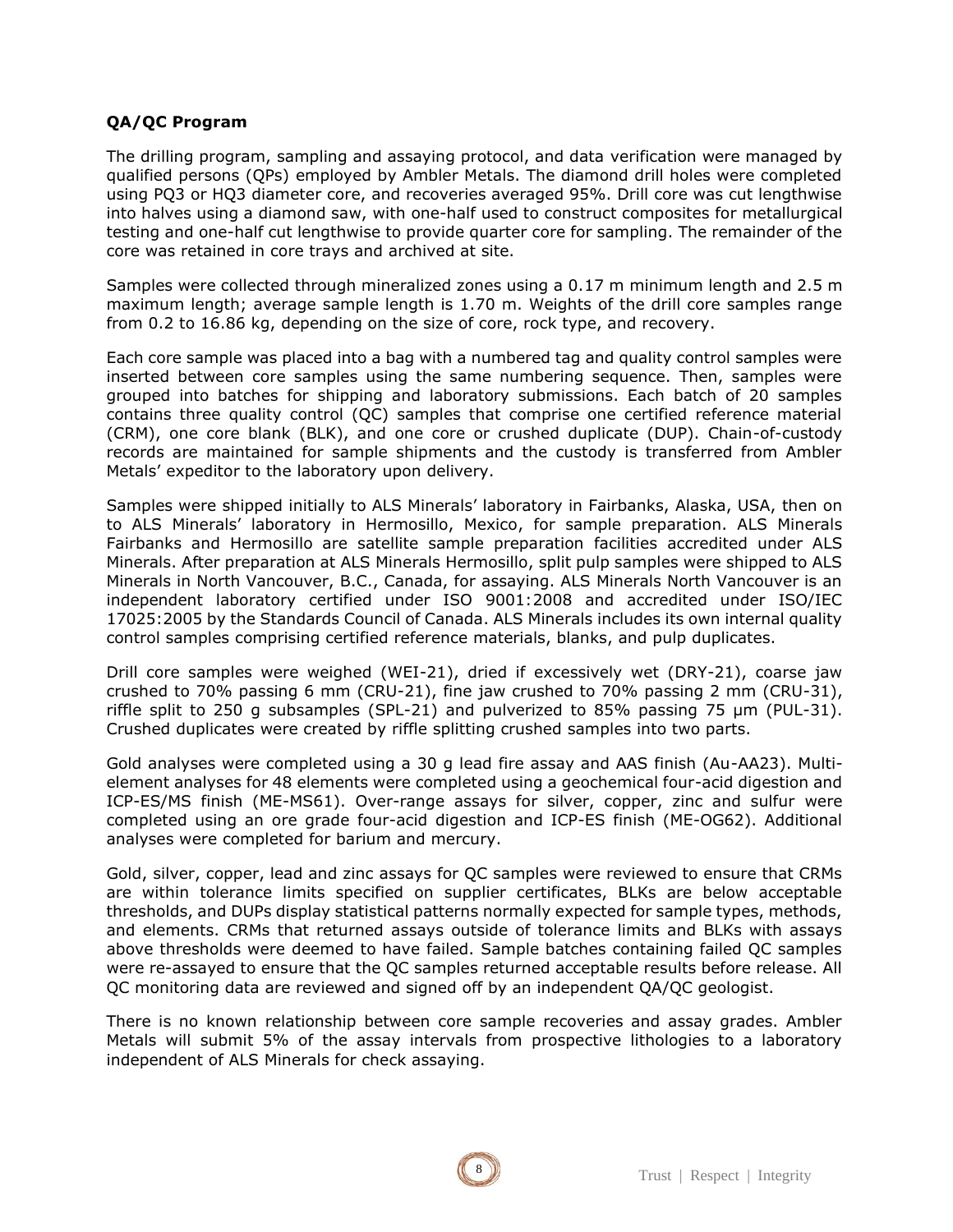#### **Qualified Person**

Richard Gosse, P.Geo., Vice President, Exploration for Trilogy, is a Qualified Person as defined by National Instrument 43-101. Mr. Gosse has reviewed the scientific and technical information in this news release and approves the disclosure contained herein.

# **About Trilogy Metals**

Trilogy Metals Inc. is a metal exploration and development company which holds a 50 percent interest in Ambler Metals LLC which has a 100 percent interest in the Upper Kobuk Mineral Projects ("UKMP") in Northwestern Alaska. On December 19, 2019, South32, a globally diversified mining and metals company, exercised its option to form a 50/50 joint venture with Trilogy. The UKMP is located within the Ambler Mining District which is one of the richest and most-prospective known copper-dominant districts in the world. It hosts world-class polymetallic volcanogenic massive sulphide ("VMS") deposits that contain copper, zinc, lead, gold and silver, and carbonate replacement deposits which have been found to host high-grade copper and cobalt mineralization. Exploration efforts have been focused on two deposits in the Ambler Mining District – the Arctic VMS deposit and the Bornite carbonate replacement deposit. Both deposits are located within a land package that spans approximately 181,387 hectares. Ambler Metals has an agreement with NANA Regional Corporation, Inc., an Alaska Native Corporation that provides a framework for the exploration and potential development of the Ambler Mining District in cooperation with local communities. Trilogy's vision is to develop the Ambler Mining District into a premier North American copper producer.

#### **Company Contact**

Patrick Donnelly Vice President, Corporate Communications & Development patrick.donnelly@trilogymetals.com 604-630-3569

#### **604-638-8088 or 1-855-638-8088**

#### **# # #**

#### *Cautionary Note Regarding Forward-Looking Statements*

*This press release includes certain "forward-looking information" and "forward-looking statements" (collectively "forwardlooking statements") within the meaning of applicable Canadian and United States securities legislation including the United States Private Securities Litigation Reform Act of 1995. All statements, other than statements of historical fact, included herein, including, without limitation, statements relating to interpretation of drill results; the Company's beliefs regarding the potential of the Arctic Project; the Company's beliefs regarding the Arctic Project's potential to play a significant role in supplying the United States economy with a domestic stable, environmentally safe supply of critical and green metals for many years; and expectations regarding future drill results; are forward-looking statements. Forward-looking statements are frequently, but not always, identified by words such as "expects", "anticipates", "believes", "intends", "estimates", "potential", "possible", and similar expressions, or statements that events, conditions, or results "will", "may", "could", or "should" occur or be achieved. Forward-looking statements involve various risks and uncertainties. There can be no assurance that such statements will prove to be accurate, and actual results and future events could differ materially from those anticipated in such statements. Important factors that could cause actual results to differ materially from the Company's expectations include the uncertainties involving impact of the COVID-19 pandemic; success of exploration activities, permitting timelines, requirements for additional capital, government regulation of mining operations, environmental risks, prices for energy inputs, labour, materials, supplies and services, uncertainties involved in the interpretation of drilling results and geological tests, unexpected cost increases and other risks and uncertainties disclosed in the Company's Annual Report on Form 10-K for the year ended November 30, 2021 filed with Canadian securities regulatory authorities and with the United States Securities and Exchange Commission and in other Company reports and documents filed with applicable securities regulatory authorities from time to time. The Company's forward-looking statements reflect the beliefs, opinions, and projections on the date the statements are made. The Company assumes no obligation to update the forward-looking statements or beliefs, opinions, projections, or other factors, should they change, except as required by law.*